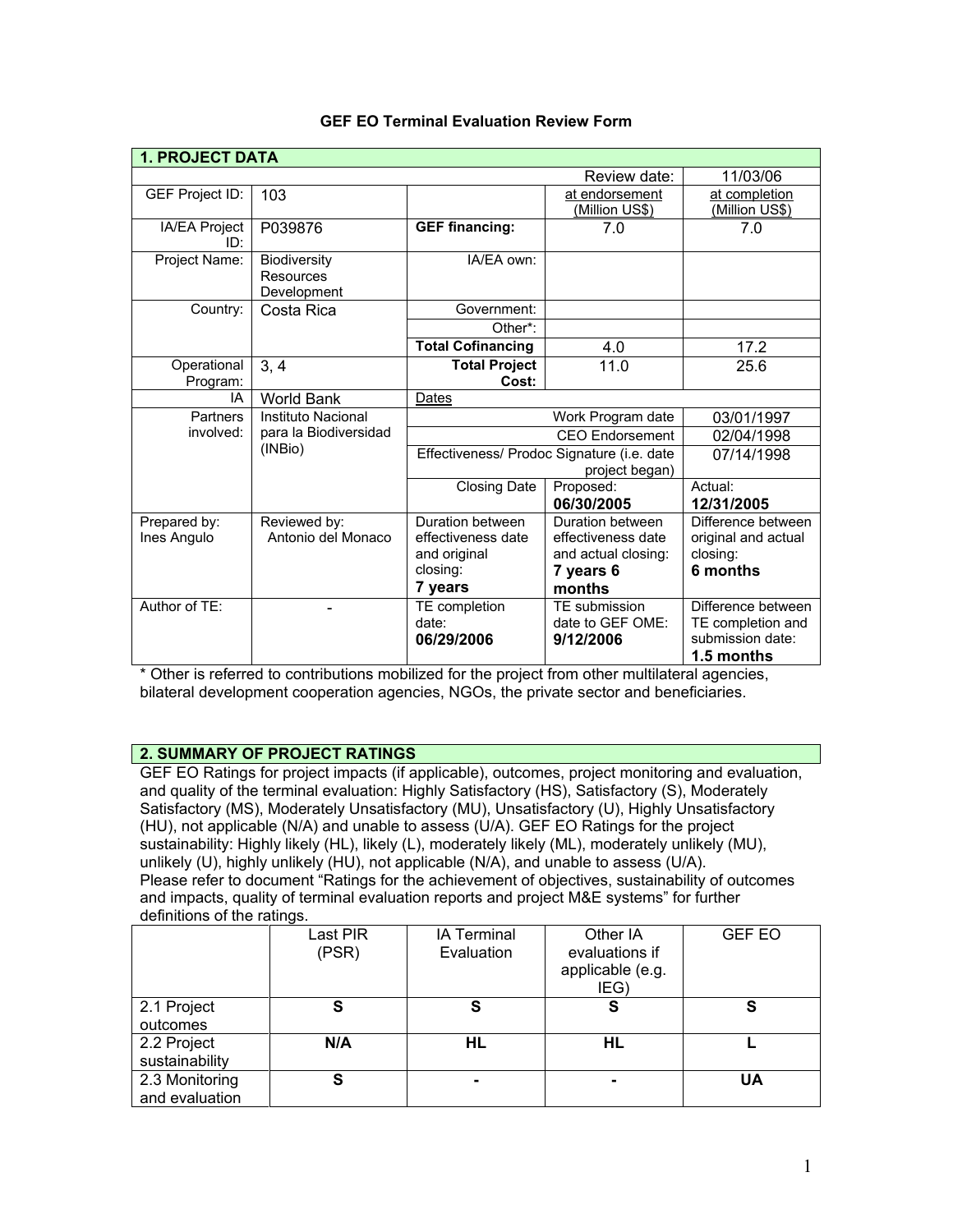| 2.4 Quality of the | N/A | N/A | ΜS |
|--------------------|-----|-----|----|
| evaluation report  |     |     |    |

**Should this terminal evaluation report be considered a good practice? Why?** No. This review agrees with the conclusions of the IEG review in that the TE did not provide a complete assessment of the project implementation. The TE should have included:

- 1. An upfront explanation of how the objectives were clarified between the Project Document-MTR-TE such as was available in the MTR;
- 2. More accurate cost reporting;
- 3. An assessment of the project's M&E system, and an expanded section on the quality (as opposed to the frequency) of Bank supervision;
- 4. A better explanation of the ways in which the project fits into the overall multi-donor program, in particular, in relation to the value added of separately funded and conducted participatory workshops and input mechanisms;
- 5. Better treatment of the indigenous issues. There is a gap between the intended financing of the work of the Commission on the Use of Indigenous Knowledge and the Sharing of Benefits, for example and actual work that was conducted with the Indigenous Conference (it is unclear if members of the Commission are the same as the members represented through the Conference).

# **Is there a follow up issue mentioned in the TE such as corruption, reallocation of GEF funds, etc.?**

### No

# **3. PROJECT OBJECTIVES, EXPECTED AND ACTUAL OUTCOMES**

### **3.1 Project Objectives**

• **What are the Global Environmental Objectives? Any changes during implementation?** 

According to the Project Document the project would demonstrate that increased knowledge and information about particular species enhances their value and increases the marketability of biodiversity services, by enhancing the knowledge of Costa Rica's species, testing methodologies for undertaking a cost effective inventory, and maximizing the value of those species and the social return to the investment in knowledge through conservation and sustainable use.

According to the TE, the project global objective is to demonstrate that increased knowledge about species leads to a benefit in conservation and sustainable use of globally important biodiversity. Such benefits would be achieved by enabling more sustainable use and through increasing awareness of the importance of biodiversity.

## • **What are the Development Objectives? Any changes during implementation?**

The Project Document mentions that the project would: (a) monitor and update the framework for undertaking a comprehensive biodiversity inventory of four major taxonomic groups - Hymenoptera, Coleoptera, vertebrate parasites, and fungi; (b) complete an inventory of these four major taxonomic groups at the ACG; (c) develop and test revenue and non-revenue generating activities related to the inventory; and (d) strengthen the institutional capacity at INBio.

The IEG review states that while there were no formal revisions of the objectives or components of the project, the objectives were "informally clarified" during the MTR process by the Bank team. Specifically, the project would: (a) increase the knowledge about a sub-set of Costa Rican species; (b) improve the sustainable use of biodiversity; and (c) improve the awareness of the importance of biodiversity.

The IEG review found that there are some inconsistencies in the way the objectives were articulated between the Project Document, the MTR and the ICR. Then it evaluated the project in the context of its long-term goal (improve the conservation and sustainable use of biodiversity), identifying the following specific objectives: (a) to enhance the knowledge of these species; (b) to test methodologies for under-taking a cost-effective inventory of these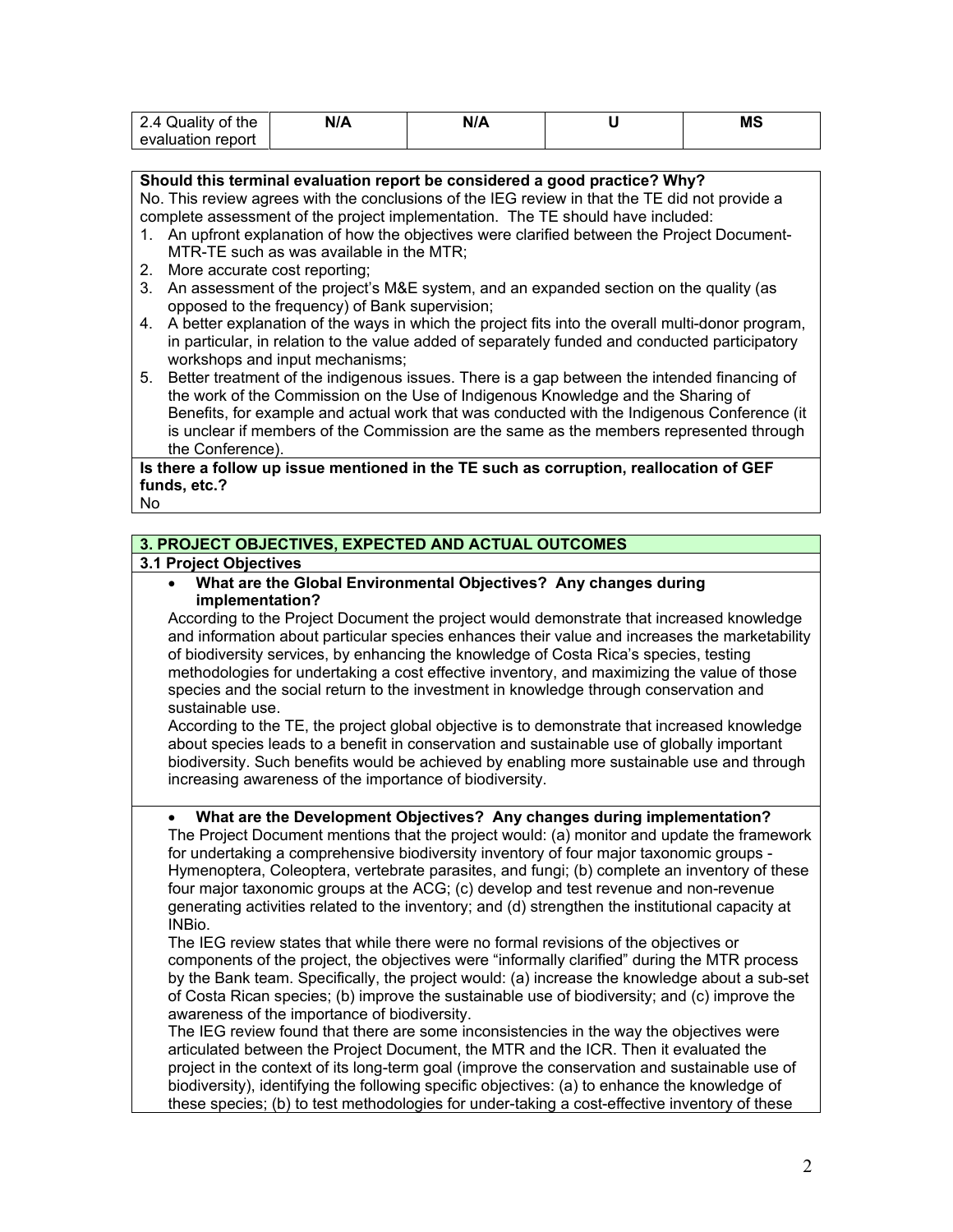| species; and (c) to demonstrate how increased knowledge and information about these |
|-------------------------------------------------------------------------------------|
| species could enhance their value and increase their marketability.                 |

### **3.2 Outcomes and Impacts**

• **What were the major project outcomes and impacts, as described in the TE?** According to the TE the project's major outcomes and impacts were:

- contributed and generated information used for decision-making in the conservation areas of the country (e.g. change in category from Diria Wildlife Refuge to National Park; contribution of biological information to justify biological corridors and payment of environmental services)
- developed practical methodologies and protocols to carry out biodiversity inventories that have been learned in global initiatives such as the Global Biodiversity Information Facility (GBIF) and at regional scale
- supported the negotiations of new projects in sustainable biodiversity use through INBio's bioprospecting program. Project-supported initiatives included, among others, the discovery of a new species of fungus that could fight pathogens in the vanilla plant, and the identification of 60 edible mushrooms with cultivation and marketing potential.

# **4. GEF OFFICE OF M&E ASSESSMENT**

# **4.1 Outcomes A Relevance Rating: S**

• **In retrospect, were the project's outcomes consistent with the focal areas/operational program strategies? Explain**

Both the Project Document and IEG review identify that the project's objectives were consistent with the guidelines of the Third Conference to the Parties (COP3) by supporting increased human and institutional taxonomic capacity, prioritizing species important in pollinization (Hymenoptera and Coleoptera) or in soil fertility (Coleoptera and fungi) as well as Costa Rica's National Conservation Strategy. The outcomes listed in the TE show that the project has contributed to promoting and improving the conservation and sustainable use of biodiversity through the generation of information to support conservation measures.

# **B Effectiveness Rating: S**

• **Are the project outcomes as described in the TE commensurable with the expected outcomes (as described in the project document) and the problems the project was intended to address (i.e. original or modified project objectives)?** 

The project outcomes described in the TE, according to the specific objectives that IEG understands were intended to be achieved at project approval are:

- 1. The objective to enhance the knowledge of four (later 5) taxonomic groups to benefit conservation and sustainable use of globally important biodiversity was highly achieved**.**  Recognizing that the initial quantitative targets for species identified were not fully achieved, the project succeeded in identifying and cataloging a significant number of new species (2,000 new species were discovered and approximately 3 million specimens were catalogued). Inventory results for the 5 taxonomic groups can be accessed globally via Atta -- INBio's online biodiversity database at [http://atta.inbio.ac.cr.](http://atta.inbio.ac.cr/) Vouchered specimen data has also been also been provided to the Global Biodiversity Information Facility. Specialized taxonomic information has been disseminated to the world's scientific community in more than 1,000 publications in specialized journals. Furthermore, as enumerated in the TE, the identification and cataloging of new species led to several policy outcomes related to changes in land use categorization, definition of priority zones for payment of environmental services, hunting seasons, improvement of the management of butterfly sites and coffee leach scorch etc.
- 2. The objective to test methodologies for under-taking a cost-effective inventory of these species was highly achieved**.** The TE notes that INBio was the first institution in the world to implement a bar-coding system - which has expedited data entry, reduced errors, which has thus significantly reduced collecting costs.
- 3. The objective of demonstrating how increased knowledge and information about these species could enhance their value and increase their marketability was only modestly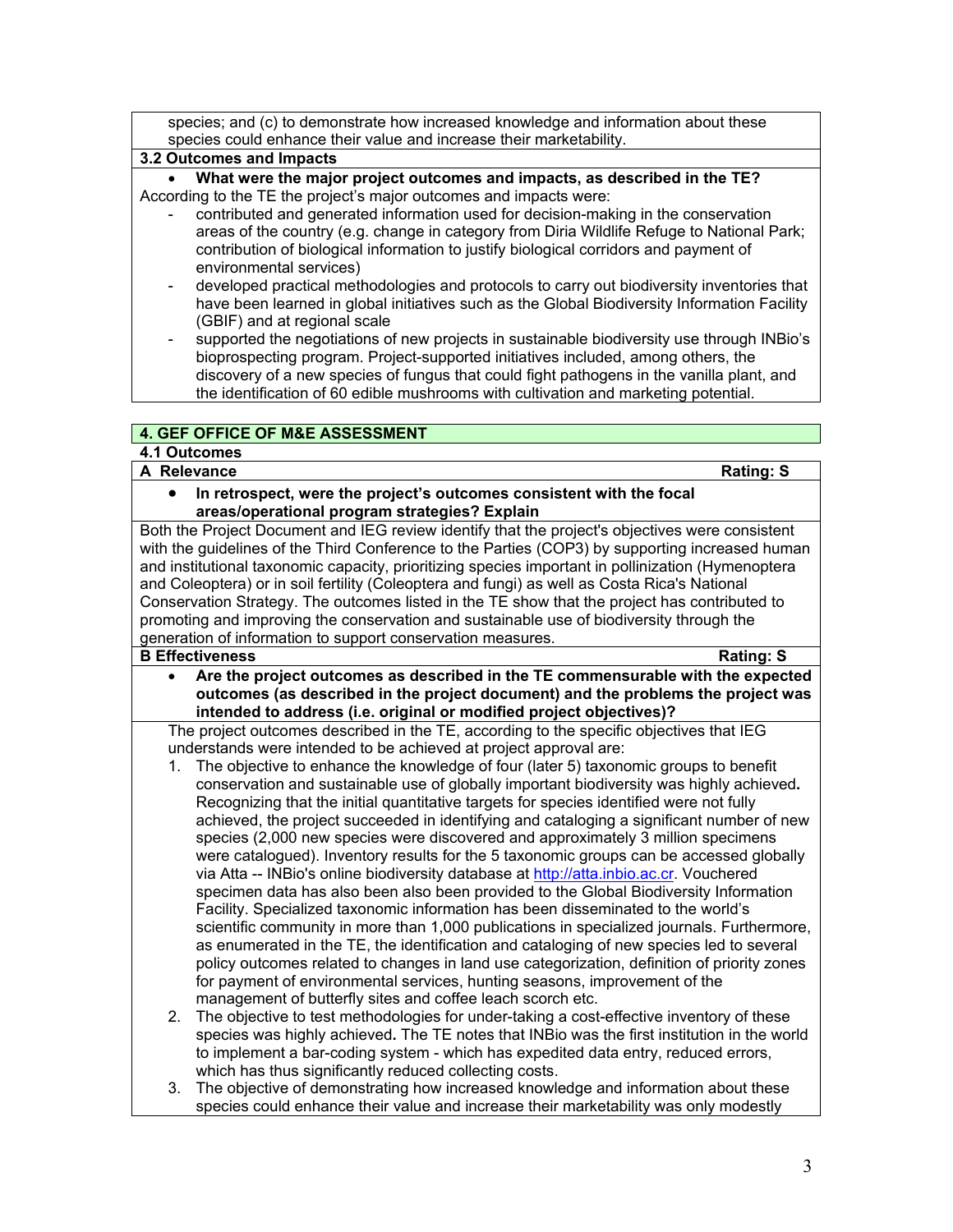achieved**.** Despite the fact that from the beginning of the project it was anticipated that most "real world" applications based on the inventory likely would not be realized during its duration, important project-supported initiatives were implemented.

### **C Efficiency (cost-effectiveness) Rating: S**

• **Include an assessment of outcomes and impacts in relation to inputs, costs, and implementation times based on the following questions: Was the project cost – effective? How does the cost-time Vs. outcomes compare to other similar projects? Was the project implementation delayed due to any bureaucratic, administrative or political problems and did that affect cost-effectiveness?**

The IEG review found that the project was implemented and supervised in a highly efficient manner. The most efficient aspect of the implementation of the project was the in-kind contributions made by 350 international taxonomists from 170 countries that contributed collectively 40,000 volunteer days to the inventory component of this project. However, it also found that the GEF project's support of the country-led and InBio-managed Multi-Donor Integrated investment program for Biodiversity Conservation (Norad, Canada and the Netherlands) was highly efficient due to its willingness to operate within a programmatic framework. This enabled joint activities, joint missions (supervision), progress reporting etc. Given the successful nature of donor cooperation in this case, INBio adopted the integrated program's operational plan as its own. This uptake led to the further institutional strengthening of InBio (one of the GEF's project's component objectives).

The TE mentions that INBio was the first institution in the world to fully implement a barcoding system in its collection, and that barcoding expedited data entry and reduced errors, thus significantly reduced collecting costs.

#### **Impacts**

• **Has the project achieved impacts or is it likely that outcomes will lead to the expected impacts?**

No one project indicator unambiguously links the biological inventories and research with improved biodiversity conservation, however, the project-generated information influenced a variety of important conservation decisions. According to the TE (pg. 31) these were related to changes in land use categorization, definition of priority zones for payment of environmental services, hunting seasons, improvement of the management of butterfly sites and coffee leach scorch, among others.

In addition, the TE identifies that the project made an important contribution to addressing the "taxonomic impediment" – the widely recognized global lack of basic taxonomic expertise that limits many efforts to find applied uses for biodiversity.

**4.2 Likelihood of sustainability.** Using the following sustainability criteria, include an assessment of **risks** to sustainability of project outcomes and impacts based on the information presented in the TE.

| A Financial resources                                                                                  | Rating: L         |  |  |
|--------------------------------------------------------------------------------------------------------|-------------------|--|--|
| According to the TE, the main project activities were incorporated into INBio's institutional          |                   |  |  |
| programming, which provided for other future sources of financing. Starting in 1997, there was a       |                   |  |  |
| strong focus on the sustainability of INBio which led to a very aggressive fundraising and             |                   |  |  |
| diversification process that has been complemented by a significant increase in its own-               |                   |  |  |
| generated funds from goods and services.                                                               |                   |  |  |
| Socio political<br>в                                                                                   | <b>Rating: ML</b> |  |  |
| According to the Project Document, the project was expected to generate direct and indirect            |                   |  |  |
| employment in the local communities surrounding the conservation areas. However, the TE                |                   |  |  |
| (Annex 8 – Borrower's Summary Evaluation) mentions that the perception remains that INBio has          |                   |  |  |
| not liaised sufficiently with local communities or with direct users of biodiversity resources. On the |                   |  |  |
| other hand, it states that INBio is widely known and respected in public, political, and scientific    |                   |  |  |
| circles, and that it is influential in promoting and implementing environmental conservation efforts.  |                   |  |  |
| Institutional framework and governance<br>C.                                                           | <b>Rating: L</b>  |  |  |
| The TE mentions that the project was extremely successful at improving the capacity of INBio           |                   |  |  |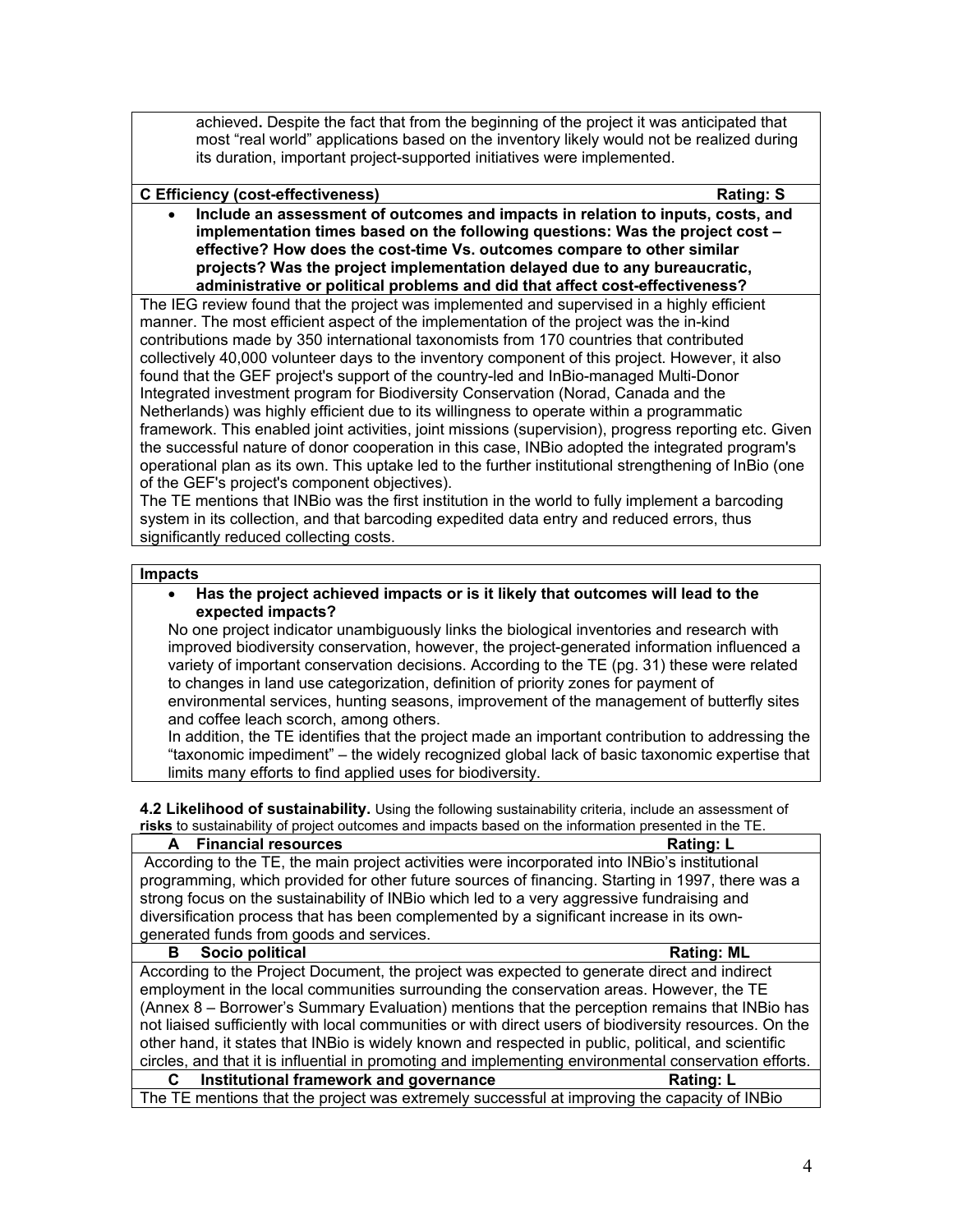(financial, administrative, operational, etc), therefore considerably minimizing possible future risks regarding the issue of Institutional framework and governance.

| Environmental<br>D                                                                        | Rating: L |
|-------------------------------------------------------------------------------------------|-----------|
| The Project Document identified over-sampling as a risk, but the TE mentions that it was  |           |
| determined not to be a concern given the minimal sampling effort and dispersed geographic |           |
| locations of sampling areas.                                                              |           |

Provide only ratings for the sustainability of outcomes based on the information in the TE:

| A | <b>Financial resources</b>                                                   | <b>Rating: HL</b> |  |  |
|---|------------------------------------------------------------------------------|-------------------|--|--|
| в | Socio political                                                              | <b>Rating: L</b>  |  |  |
| C | Institutional framework and governance Rating: HL                            |                   |  |  |
| D | Environmental                                                                | <b>Rating: HL</b> |  |  |
|   | Overall Rating on Sustainability as calculated by the old<br>methodology: HL |                   |  |  |

## **4.3 Catalytic role**

# **1. Production of a public good**

Information gathered by the project has been disseminated through many scientific and educational publications produced by their in-house publishing group, editorial INBio; through their public educational facility INBioparque; and through the frequent presence of INBio on television, radio, and in print media.

### **2. Demonstration**

As the largest provider of vouchered specimen data to the Global Biodiversity Information Facility, INBio has been chosen to lead mentoring programs with Argentina, Nicaragua, and Peru.

### **3. Replication**

INBio's information database (Atta) was created during the project, and has been a model for other systems being installed in Central American herbaria and others across the world.

### **4. Scaling up** -

### **4.4 Assessment of the project's monitoring and evaluation system based on the information in the TE**

| A. In retrospection, was the M&E plan at entry practicable and sufficient? (Sufficient<br>and practical indicators were identified, timely baseline, targets were created,<br>effective use of data collection, analysis systems including studies and reports,<br>and practical organization and logistics in terms of what, who, when for the M&E                                                                                                                                                                                                                                                                                                                                                                                                                                               |
|---------------------------------------------------------------------------------------------------------------------------------------------------------------------------------------------------------------------------------------------------------------------------------------------------------------------------------------------------------------------------------------------------------------------------------------------------------------------------------------------------------------------------------------------------------------------------------------------------------------------------------------------------------------------------------------------------------------------------------------------------------------------------------------------------|
| activities)<br><b>Rating: U</b>                                                                                                                                                                                                                                                                                                                                                                                                                                                                                                                                                                                                                                                                                                                                                                   |
| The IEG review of the M&E system found that of the twelve performance indicators provided<br>in the Project Document six are numeric (number of species catalogued, number of<br>parataxonomists trained, number of voluntary taxonomic days, etc) and the Performance<br>Monitoring Table provides only output type quantitative targets. The TE Log Frame Matrix (p.<br>17) also only identifies numeric indicators, in spite of the many policy oriented decisions the<br>project influenced. The Matrix introduces 6 new indicators, but consistently across the entire<br>matrix, there is no baseline data against which to assess project performance.<br>In general, the indicators were not entirely appropriate to measure progress towards the<br>achievement of project's objectives. |
| B. Did the project M&E system operate throughout the project? How was M&E<br>information used during the project? Did it allow for tracking of progress towards<br>projects objectives? Did the project provide proper training for parties responsible<br>for M&E activities to ensure data will continue to be collected and used after<br>project closure?<br><b>Rating: UA</b>                                                                                                                                                                                                                                                                                                                                                                                                                |
| The TE does not provide complete information on how the M&E system was implemented<br>and used. It only mentions that the Bank's supervision of the project was technically and<br>administratively consistent throughout the lifetime of the project, that INBio's annual                                                                                                                                                                                                                                                                                                                                                                                                                                                                                                                        |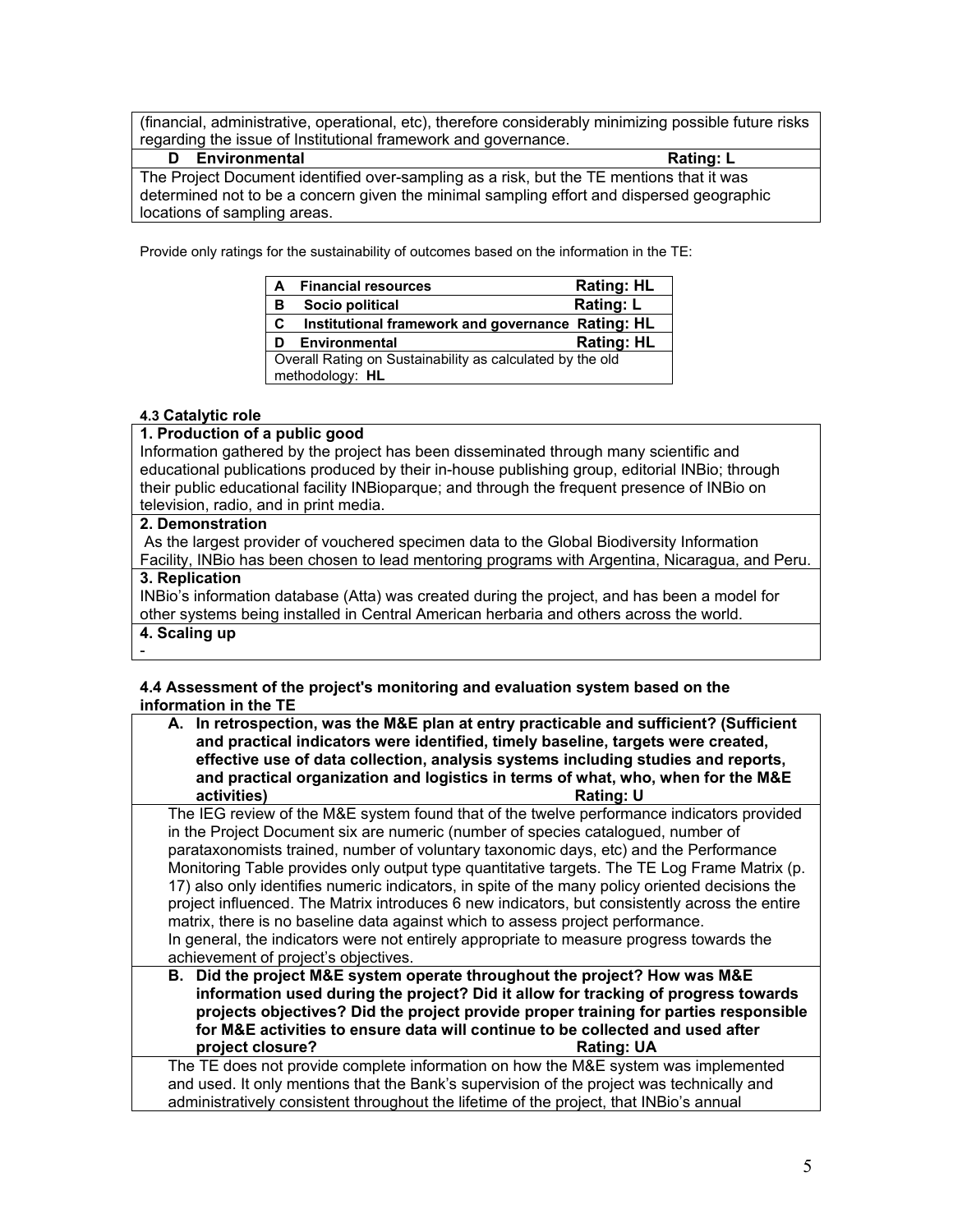implementation reports and operational plans were of high quality and submitted on time, and that suggestions from the supervision missions were taken into consideration.

**C. Was M&E sufficiently budgeted and was it properly funded during implementation? Rating: UA**

No information is provided to assess this.

**Can the project M&E system be considered a good practice?**

The TE does not provide sufficient information to assess this project's M&E system.

### **4.5 Lessons**

Project lessons as described in the TE

**What lessons mentioned in the TE that can be considered a good practice or approaches to avoid and could have application for other GEF projects?**

The TE lists the following lessons:

- Select a mature institution as the project executing agency. **INBio had years of** experience in biodiversity research and management, as well as in working with other international organizations and donors. Financially, it was sufficiently sound to have attracted a good depth of human resources.
- **Socialize scientific information**. The world-class collections held at INBio represent the results of 10 years of hard work and have a high scientific value. It was important however to also translate this scientific information into practical information for the nonscientist and general public.
- **Do not overestimate local communities' abilities to know their biodiversity needs.**  The project overestimated the degree to which local communities and stakeholders would be able to understand or define their needs for biodiversity information.
- **Create an enabling environment for science to work with local and international communities.** Breaking barriers for communities (national or international) to work with INBio opened important doors. Many times, breaking down simple logistical barriers (for example, paying for airfare) went a long way to generate a willing attitude to cooperate.
- **Prioritize.** Biodiversity information is so vast that no one institution can specialize in all groups or all areas. Prioritizing the areas of focus was fundamental for INBio to show important results not only to donors but also to the scientific community.
- **Product-based thinking is important for the sustainability of knowledge-based institutions.** Marketable biodiversity products (e.g., books, magazines, and educational materials) are important to generate revenue.
- **Publicize benefits of conservation to local communities and society.** The discussions and donor-funded work revealed that the sustainability of the conservation areas depends on the benefits generated for society and the local communities. These benefits must be communicated to the public.
- **Involve staff.** INBio staff are motivated and committed to the success of the institution. Their involvement through participatory discussions is an important element in the future success of the institution.
- **Foster parataxonomists**. Training local individuals, such as park rangers and hunters, to become parataxonomists empowered them to become one of the most successful elements of the biodiversity development program.

**4.6 Quality of the evaluation report** Provide a number rating 1-6 to each criteria based on: Highly Satisfactory = 6, Satisfactory = 5, Moderately Satisfactory = 4, Moderately Unsatisfactory = 3, Unsatisfactory = 2, and Highly Unsatisfactory = 1. Please refer to the "Criteria for the assessment of the quality of terminal evaluation reports" in the document "Ratings for the achievement of objectives, sustainability of outcomes and impacts, quality of terminal evaluation reports and project M&E systems" for further definitions of the ratings.

**4.6.1 Comments on the summary of project ratings and terminal evaluation findings**